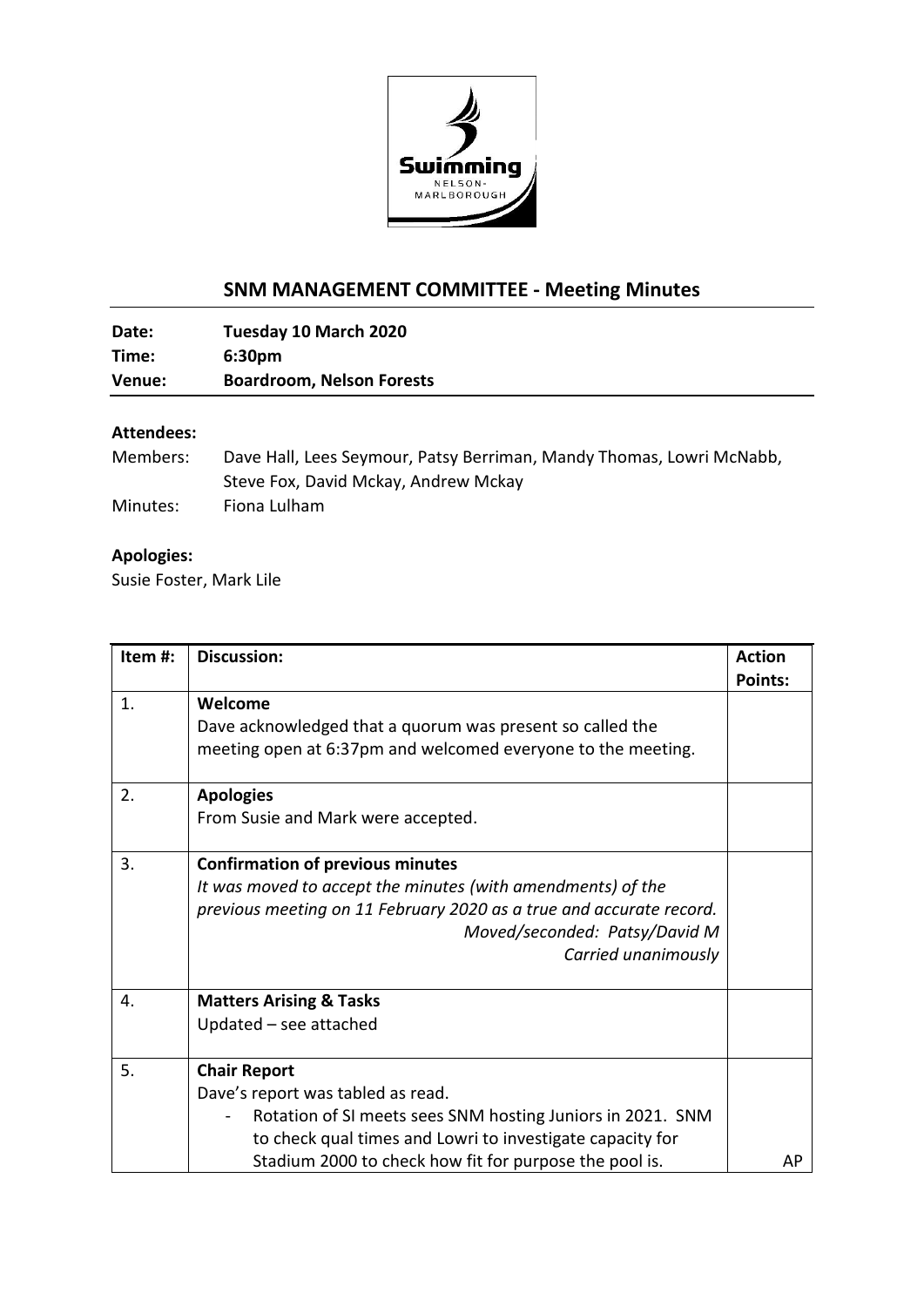|     | Tasman SC Time Trial meet (as requested by Tasman Magic                                                          |    |
|-----|------------------------------------------------------------------------------------------------------------------|----|
|     | Academy) was approved by the SNM Board but did not go<br>ahead as it could not be held within qualifying period. |    |
| 6.  | <b>Strategic Plan/KPI Implementation</b>                                                                         |    |
|     | Lees is reviewing the SNM strategic plan and looking at plans from                                               |    |
|     | other regions, in particular the Hawkes Bay Strategic Plan. Key                                                  |    |
|     | points are:                                                                                                      |    |
|     | Numbers of swimmers                                                                                              |    |
|     | <b>Facilities</b>                                                                                                |    |
|     | Funding                                                                                                          |    |
| 7.  | <b>Health &amp; Safety, Child Protection</b>                                                                     |    |
|     | Lowri's report was tabled as read.                                                                               |    |
|     | SICT incident. Lowri to email NM Coaches and Secretaries                                                         | AP |
|     | with an update and recommendations.                                                                              |    |
| 8.  | <b>Secretary Report</b>                                                                                          |    |
|     | Fiona's report was tabled as read.                                                                               |    |
|     | Tasman/Nelson Primary School Championships. It was                                                               |    |
|     | agreed that there was not enough time to hold this meet.<br>Patsy to email schools and contact Tom at HSS.       | AP |
|     |                                                                                                                  |    |
| 9.  | <b>Treasurer Report</b>                                                                                          |    |
|     | Susie not able to attend the meeting, however she did provide a P&L                                              |    |
|     | report which was circulated.                                                                                     |    |
|     | Although cash profit looks healthy, it should be noted that                                                      |    |
|     | whilst SNM has received \$30k in grant income, the                                                               |    |
|     | corresponding expenditure is not shown in the P&L as the                                                         |    |
|     | funds were used to purchase assets.<br>Over the past 2-3 years SNM has spent approx. \$25k on                    |    |
|     | equipment etc which directly benefits our swimmers.                                                              |    |
|     | It was noted that Susie's term on the Board/MC is coming to an end                                               |    |
|     | at this year's AGM so SNM needs to put a succession plan in place.                                               |    |
|     | Dave to contact Susie and ask her to put a job description together.                                             | AP |
|     |                                                                                                                  |    |
| 10. | <b>Registrar Report</b>                                                                                          |    |
|     | Patsy's report was tabled and discussed.                                                                         |    |
|     | South Island Champs                                                                                              |    |
|     | Medals to be ordered $-$ It was agreed to purchase 115 of                                                        |    |
|     | each (gold, silver, bronze) and buy extras/spares from Otago.                                                    |    |
|     | Calendar Planning Meeting has been set for Sunday 29th March and                                                 |    |
|     | will be held at Nelson Forests. The importance of the coaches                                                    |    |
|     | attending the meeting or having their own meeting prior to the SNM                                               |    |
|     | Calendar Planning meeting and coming to an agreeance over the                                                    |    |
|     | calendar was noted.                                                                                              |    |
| 11. | <b>Publicity/Communication Report</b>                                                                            |    |
|     | Mark was not in attendance. No report provided.                                                                  |    |
|     |                                                                                                                  |    |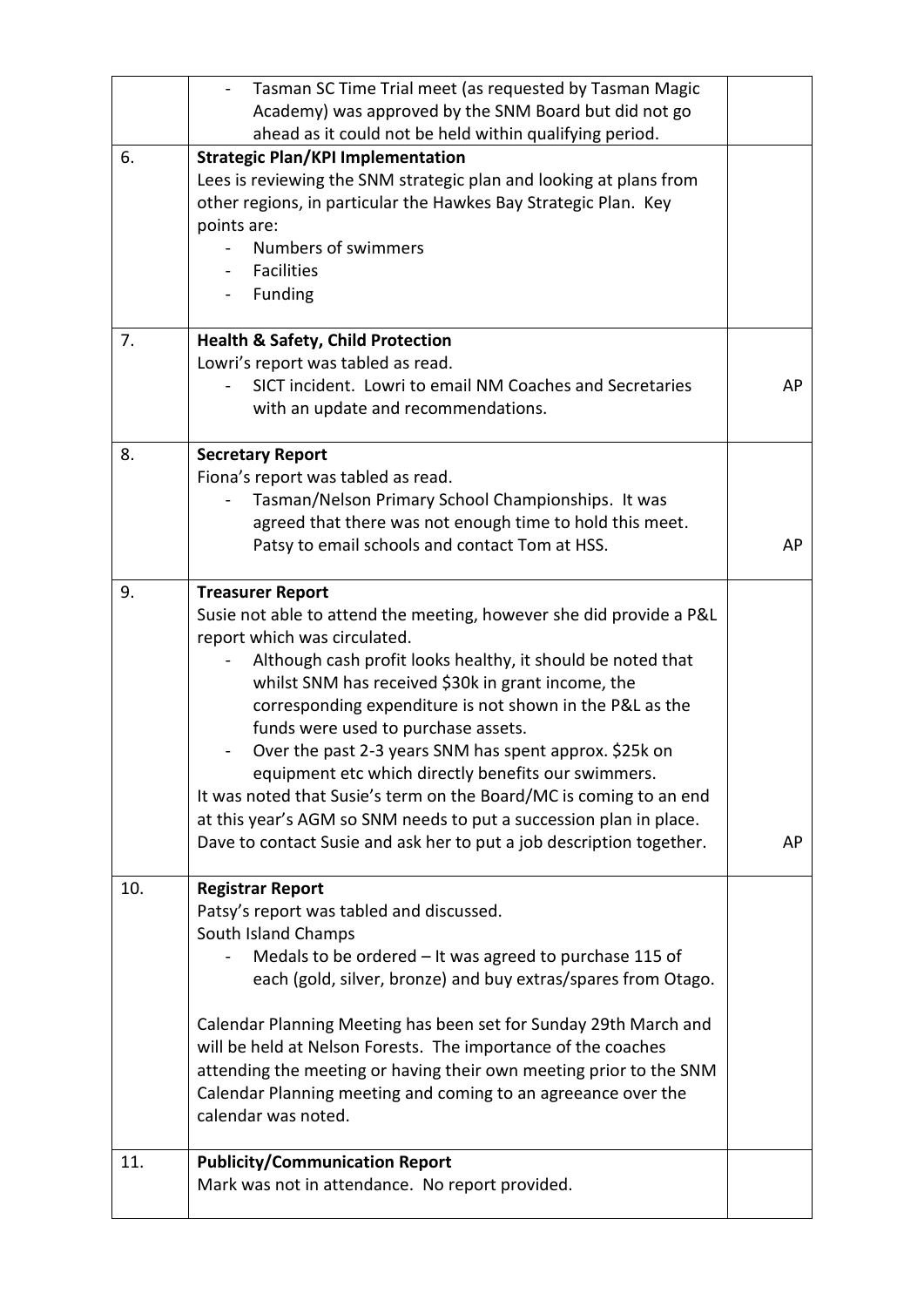| 12. | <b>Funding Report</b>                                                                              |    |
|-----|----------------------------------------------------------------------------------------------------|----|
|     | Funding report was tabled.<br>Fiona suggested applying to Air Rescue Services rather than NZCT for |    |
|     | the touchpads. This is because there are no NZCT venues in                                         |    |
|     | Marlborough. This was agreed.                                                                      |    |
|     | It was resolved to apply to Air Rescue Services for the sum of \$19,830                            | AP |
|     | ex gst to purchase a set of touchpads.                                                             |    |
|     | Moved/seconded: Dave/Lowri                                                                         |    |
|     | Carried unanimously                                                                                |    |
|     |                                                                                                    |    |
|     | Cameron Leslie from SNZ has sourced a starters light and cable for                                 |    |
|     | use with hearing impaired swimmers. It was a pleasure dealing with                                 |    |
|     | Cameron and getting such a great outcome.                                                          |    |
| 13. | <b>SNZ Liaison Report</b>                                                                          |    |
|     | Chair Level: No report as there hasn't been a SNZ meeting.                                         |    |
|     | Administration Level: No meeting                                                                   |    |
| 14. | <b>Technical Update</b>                                                                            |    |
|     | Nothing to report.                                                                                 |    |
|     |                                                                                                    |    |
| 15. | <b>Coaching Report</b><br>Mark not in attendance. No report presented.                             |    |
|     |                                                                                                    |    |
| 15. | <b>Club Updates</b>                                                                                |    |
|     | Tasman - A request to change the date of the Tasman Meet on 4                                      |    |
|     | April to 28 March was brought to the table. A discussed ensued and                                 |    |
|     | the following decision was made:                                                                   |    |
|     | It was agreed that the request to change the Tasman meet from 4                                    |    |
|     | April to 28 March would be declined.                                                               |    |
|     | However it was agreed to change this meet from 2 sessions to 1                                     |    |
|     | session (due to pool availability).                                                                |    |
|     | Moved/seconded: Dave H/Steve                                                                       |    |
|     | Carried unanimously                                                                                |    |
|     | Waimea/Blenheim – Waimea, Blenheim and Motueka all sent a                                          |    |
|     | team of swimmers to the SICT in Invercargill. Overall the regional                                 |    |
|     | team of 21 swimmers did really well with some excellent results and                                |    |
|     | all swimmers were very happy with the meet. Eileen Kelly took on                                   |    |
|     | the role of Regional Coach which was great. 7 x $1^{st}$ ; 14 x $2^{nd}$ ; 6 x $3^{rd}$ ; 4        |    |
|     | x meet records and every swimmer pb'd!                                                             |    |
|     | Feedback:                                                                                          |    |
|     | Relay swimmers for some clubs/regions were allowed to                                              |    |
|     | swim a relay leg in which they'd achieved higher                                                   |    |
|     | qualifications for other meets.                                                                    |    |
|     | Very short of officials (very few from host region)                                                |    |
|     | Reinforced that meet should be retained in the calendar in                                         |    |
|     | light of current proposed SNZ changes.                                                             |    |
|     |                                                                                                    |    |
|     | NSSC - Nothing to report.                                                                          |    |